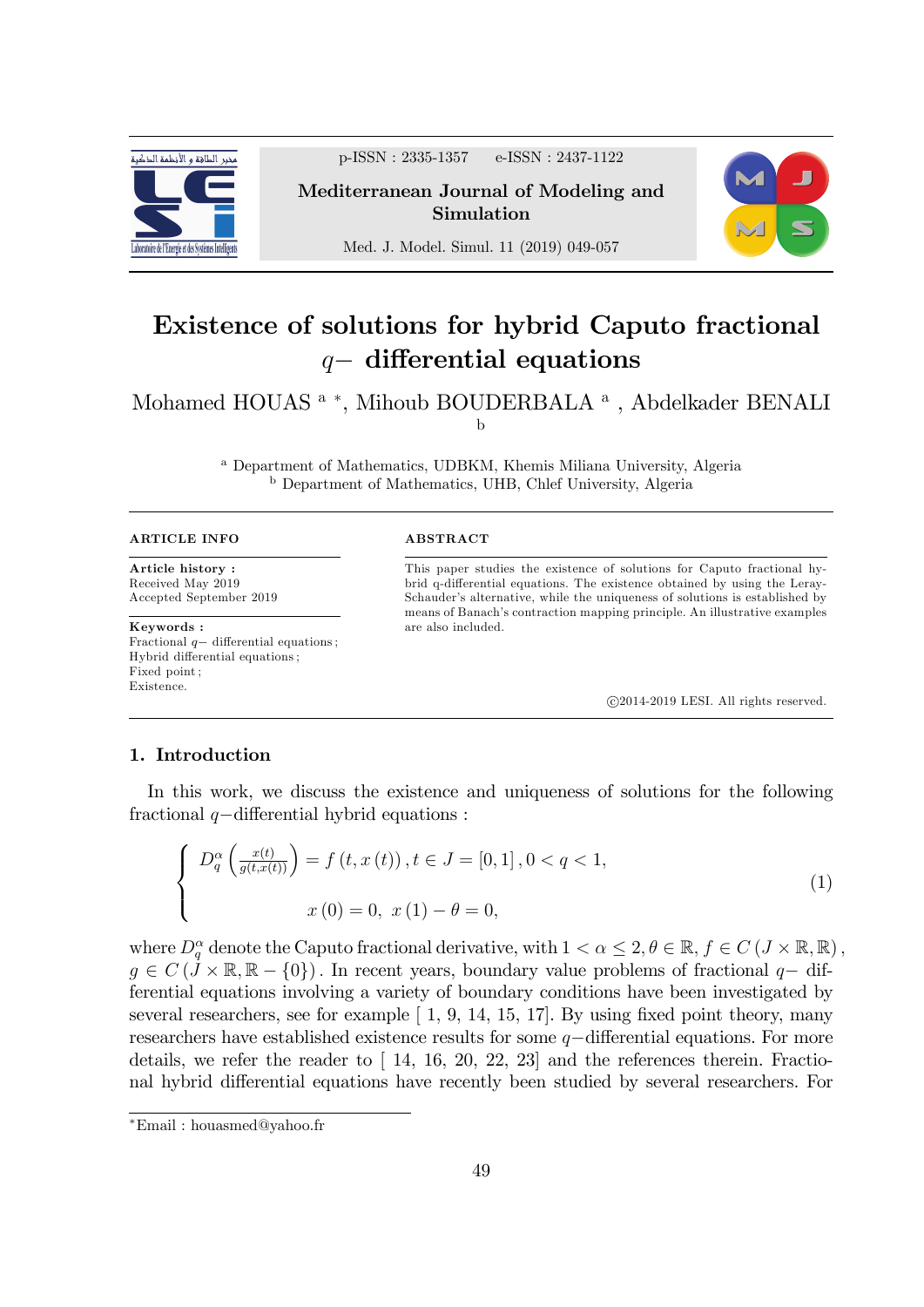some earlier work on the topic, we refer to  $\lbrack 3, 5, 6, 7, 8, 12 \rbrack$ , whereas some recent work on the existence theory of fractional hybrid differential equations can be found in [ 10, 11, 13, 19, 21]. Recently, many researchers have studied the existence of solutions for some fractional  $(q$ -fractional) hybrid difference equations. For some recent work on fractional differential equations, we refer to  $[1, 17, 20, 23]$  and the references therein.

The rest of this paper is organized as follows : In section 2, basic definitions and notations are given. Section 3 is devoted to establish an existence and uniqueness result for the  $q$ -fractional hybrid problem (1). The first main result is based on Leray Schauder alternative and the second on Banach contraction principle. In section 4, an illustrative examples are discussed.

## 2. Preliminaries

We give some necessary definitions and mathematical preliminaries of fractional  $q$ -calculus. More details, one can consult [2, 4, 18].

For a real parameter  $q \in (0, 1)$ , a q-real number denoted by  $[a]_q$  is defined by

$$
[a]_q = \frac{1 - q^a}{1 - q}, a \in \mathbb{R}.
$$

The q-analogue of the power function  $(a - b)^n$  with  $n \in \mathbb{N}$  is

$$
(a-b)^{(0)} = 1, (a-b)^{(n)} = \prod_{j=0}^{n-1} (a-bq^j), n \in \mathbb{N}^*, a, b \in \mathbb{R}.
$$

More generally, if  $\beta \in \mathbb{R}$ , then

$$
(a-b)^{(\beta)} = a^{\beta} \prod_{i=0}^{\infty} \frac{a - bq^{i}}{a - bq^{\beta+i}}.
$$

It is easy to see that  $[a(y-z)]^{(\beta)} = a^{\beta}(y-z)^{(\beta)}$ . And note that if  $b=0$  then  $a^{(\beta)} = a^{\beta}$ . The  $q$ -gamma function is defined by

$$
\Gamma_q(v) = \frac{(1-q)^{(v-1)}}{(1-q)^{v-1}}, \ v \in \mathbb{R} \setminus \{0, -1, -2, \ldots\}, \ 0 < q < 1,
$$

and satisfies  $\Gamma_q(v + 1) = [v]_q \Gamma_q(v)$ .

The q-derivative of a function f is defined by

$$
(D_q f)(x) = \frac{f(qx) - f(x)}{(1 - q)x}, \ x \neq 0, \ (D_q f)(0) = \lim_{x \to 0} (D_q f)(x),
$$

and the  $q$ -derivatives of higher order by  $D_q^0 f = f$ ,  $D_q^n f = D_q (D_q^{n-1} f)$ ,  $n \in \mathbb{N}^*$ .

The q-integral of a function f defined in the interval  $[0, b]$  is given by

$$
(I_q f)(x) = \int_0^x f(t) d_q t = x (1-q) \sum_{n=0}^\infty f(xq^n) q^n, \ x \in [0, b].
$$

If  $a \in [0, b]$  and f is defined in the interval  $[0, b]$ , its q-integral from a to b is defined by  $\int^b$ a  $f\left(t\right)d_{q}t =$  $\int^b$  $\int\limits_{0}^{t} f(t) d_{q}t \int_a^a$ 0  $f(t) d_q t.$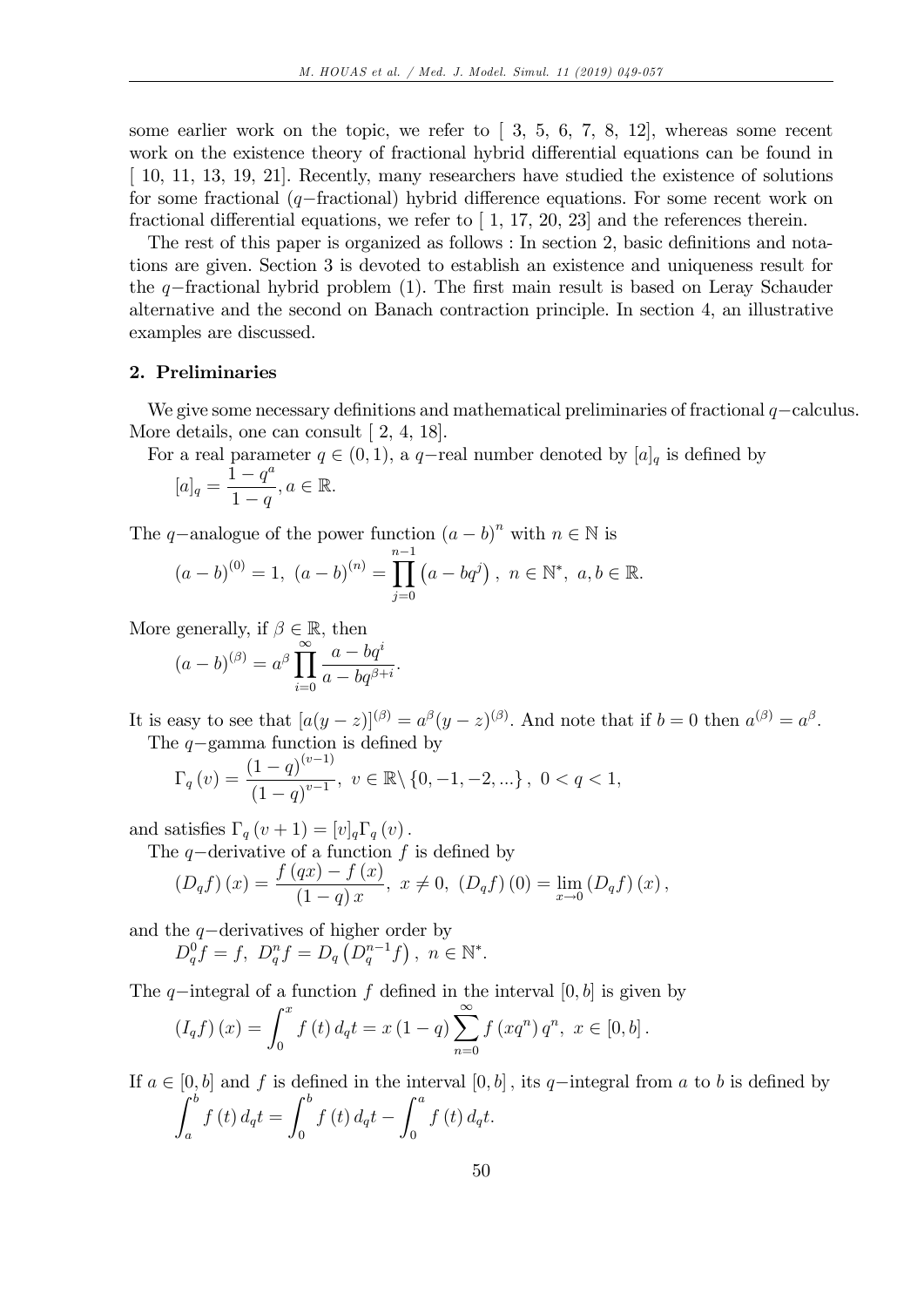Similarly as done for derivatives, an operator  $I_q^n$  can be defined as

$$
I_q^0 f(x) = f(x), I_q^n f(x) = I_q (I_q^{n-1} f)(x), n \in \mathbb{N}^*.
$$

The fundamental theorem of calculus applies to these operators  $D_q$  and  $I_q$ , i.e.,  $D_qI_qf(x) = f(x)$ ,

**Definition 1** [ 2]. Let  $\alpha > 0$  and f be a function defined on  $[0, T]$ . The fractional q-integral of the Riemann-Liouville type is given by  $I_q^0 f(t) = f(t)$  and

$$
I_q^{\alpha} f(t) = \frac{1}{\Gamma_q(\alpha)} \int_0^t (t - qs)^{(\alpha - 1)} f(t) d_q t, \ \alpha > 0, \ t \in [0, T].
$$

**Definition 2** [4]. The Caputo fractional q-derivative of order  $\alpha \geq 0$  is defined by  $D_q^{\alpha} f(t) = I_q^{m-\alpha} D_q^m f(t)$ ,  $\alpha > 0$ ,

where m is the smallest integer greater than or equal to  $\alpha$ .

For more details on  $q$ -integral and fractional  $q$ -integral, we refer the reader to [18].

**Lemma 3** [4]. Let  $\alpha, \beta \geq 0$  and f be a function defined in [0, T]. Then the following formulas hold :

1. 
$$
I_q^{\alpha} I_q^{\beta} f(t) = I_q^{\alpha+\beta} f(t);
$$

$$
2. D_q^{\alpha} I_q^{\alpha} f(t) = f(t).
$$

**Lemma 4** [4]. Let  $\alpha > 0$  and  $\sigma$  be a positive integer. Then the following equality holds :

$$
I_q^{\alpha} D_q^{\sigma} f(t) = D_q^{\sigma} I_q^{\alpha} f(t) - \sum_{j=0}^{\sigma-1} \frac{t^{\alpha-\sigma+j}}{\Gamma_q(\alpha+j-\sigma+1)} D_q^j f(0).
$$

**Lemma 5** [4]. Let  $\alpha \in \mathbb{R}^+ \backslash \mathbb{N}$  and  $a < t$ , then the following is valid:  $I_q^{\alpha}D_q^{\alpha}f(t) = f(t)$  $\sum_{n=1}^{n+1}$  $j=0$  $t^j$  $\frac{\partial}{\partial \Gamma_q(j+1)}D_q^jf(0).$ 

**Lemma 6** Let  $g \in C((J, \mathbb{R} - \{0\})$  and  $\varphi \in C(J, \mathbb{R})$ . Then, the solution of the equation  ${}^cD_q^{\alpha}$  $\left(\frac{x(t)}{g(t,x(t))}\right) = \varphi(t), \ t \in J, \ 0 < q < 1, \ 1 < \alpha \le 2,$ (2)

subject to the boundary conditions  $x(0) = 0, x(1) - \theta = 0,$  (3)

given by :

$$
x(t) = g(t, x(t)) \left( \int_0^t \frac{(t - qs)^{(\alpha - 1)}}{\Gamma_q(\alpha)} \varphi(s) d_q s \right) + t \left[ \theta - \int_0^1 \frac{(1 - qs)^{(\alpha - 1)}}{\Gamma_q(\alpha)} \varphi(s) d_q s \right] \right).
$$
\n(4)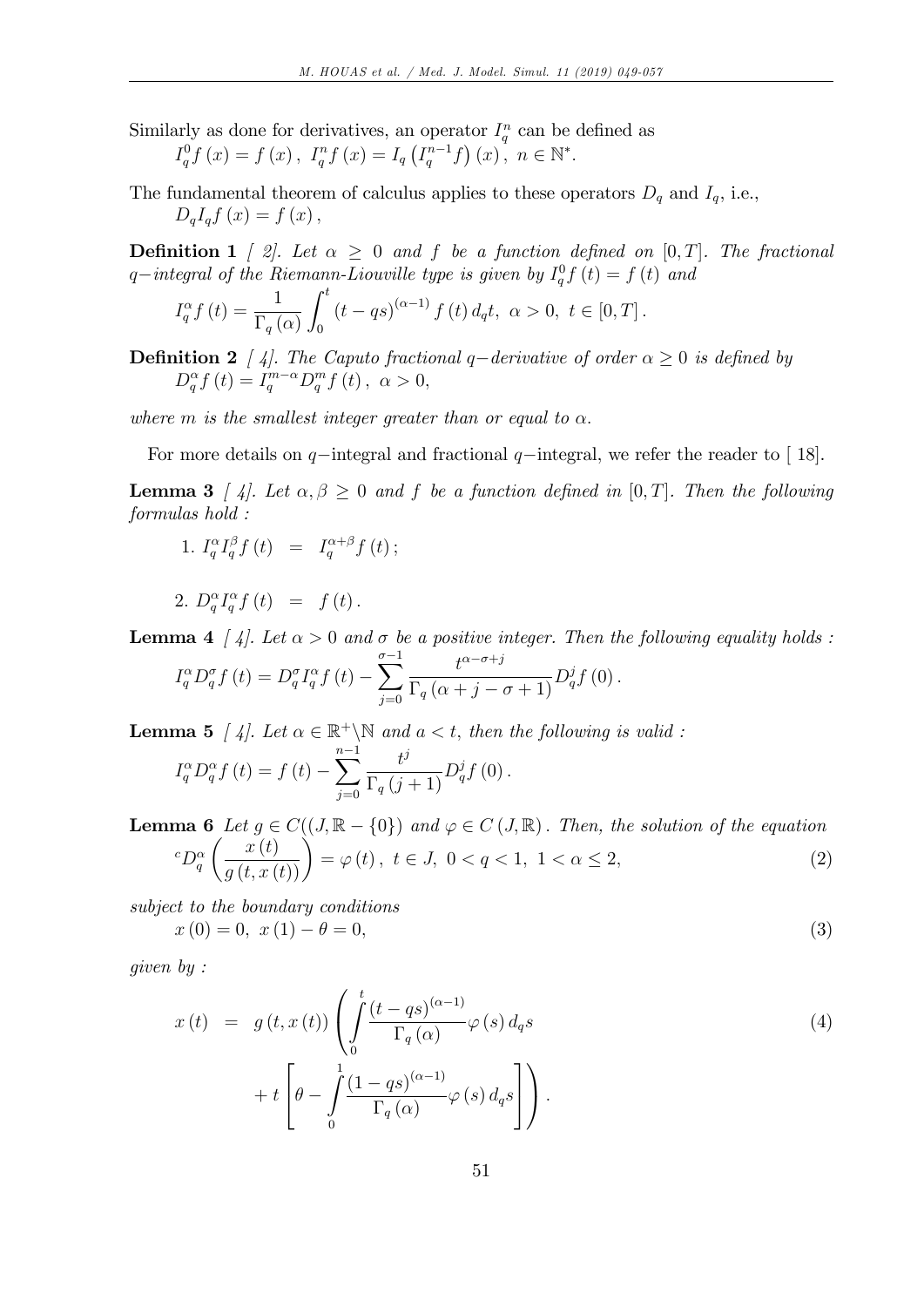**Proof.** Applying the operator  $I_q^{\alpha}$  on the equation  $D_q^{\alpha}$  $\left(\frac{x(t)}{g(t,x(t))}\right) = \varphi(t)$  and using (3), we get

$$
x(t) = g(t, x(t)) \left( I_q^{\alpha} \varphi(t) + c_0 + c_1 t \right), \qquad (5)
$$

where  $c_0$ ,  $c_1$  are arbitrary constants.

Using the condition (3), we can write  $c_0 = 0$  and  $c_1 = \theta - I_q^{\alpha} \varphi(1)$ .

Substituting the value of  $c_0$  and  $c_1$  in (5), we obtain the desired quantity in Lemma 6.

## 3. Main Results

We denote by  $X = C(J, \mathbb{R})$  the Banach space of all continuous functions from  $[0, 1] \to \mathbb{R}$ endowed with a topology of uniform convergence with the norm defined by :

 $||x|| = \sup{ |x(t)| : t \in J }.$ 

In view of Lemma 6, we define the operator  $O: X \to X$ ,

$$
Ox(t) = g(t, x(t)) \left( \int_0^t \frac{(t - qs)^{(\alpha - 1)}}{\Gamma_q(\alpha)} f(s, x(s)) d_q s \right) + t \left[ \theta - \int_0^1 \frac{(1 - qs)^{(\alpha - 1)}}{\Gamma_q(\alpha)} f(s, x(s)) d_q s \right] \right).
$$
\n(6)

We impose the following hypotheses :

 $(H_1)$ : There exists nonnegative constant k, such that for all  $t \in J$  and  $x \in \mathbb{R}$ , we have :  $|f(t, x) - f(t, y)| \leq k |x - y|$ .

 $(H_2)$ : There exists nonnegative constant N such that for each  $t \in J$  and  $x \in \mathbb{R}$ ,  $|q(t, x)| < N.$ 

 $(H_3)$ : There exist real constants  $\rho > 0$  and  $\sigma \geq 0$  such that,  $\forall \epsilon \in \mathbb{R}$  we have  $|f(t, x)| \leq \rho + \sigma |x|$ .

In our first result, we discuss the existence of solutions for the problem (1) by means of Leray-Schauder alternative [ 11].

**Lemma 7** (Leray-Schauder alternative). Let  $F : E \rightarrow E$  be a completely continuous operator (i.e., a map that restricted to any bounded set in  $E$  is compact). Let  $\Theta(F) = \{u \in E : u = \lambda F(u) \text{ for some } 0 < \lambda < 1\}.$ 

Then either the set  $\Theta(F)$  is unbounded, or F has at least one fixed point.

**Theorem 8** Let  $f: J \times \mathbb{R} \to \mathbb{R}$  be continuous functions satisfying the conditions  $(H_2)$ and  $(H_3)$ . In addition it is assumed that  $2N\sigma < \Gamma_q(\alpha+1),$  (7)

Then the problem (1) has at least one solution on J.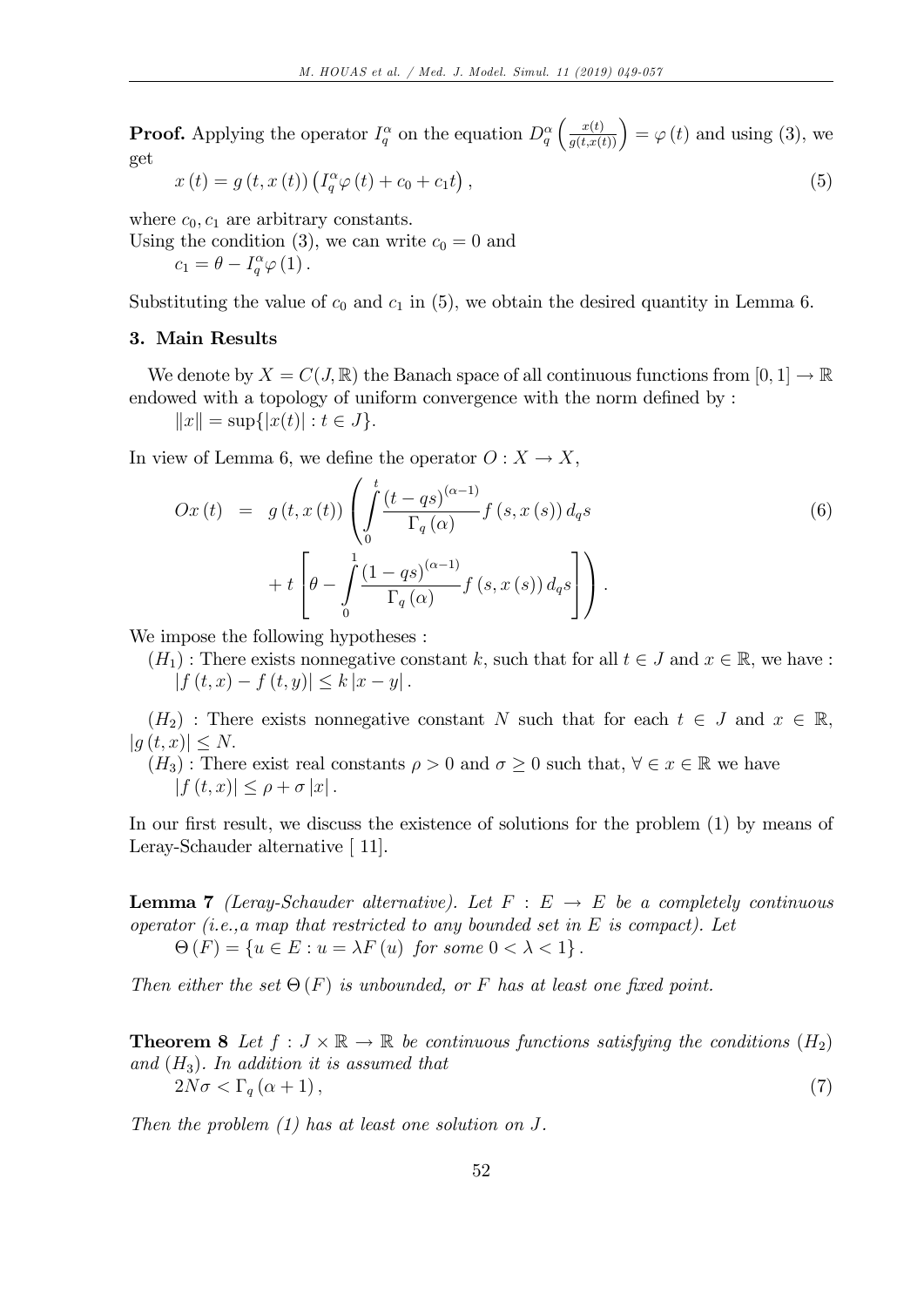**Proof.** In the first step, we show that the operator  $O: X \to X$  is completely continuous. By continuity of the functions  $f, g$ , it follows that the operator  $T$  is continuous.

Let  $\Theta \subset X$  be bounded. Then, there exist positive constants L such that

 $|f(t, x(t))| \leq L, \forall x \in \Omega.$ 

Then for any  $x \in \Theta$ , we have

$$
\begin{array}{rcl} \left|Ox\left(t\right)\right| & \leq & \left|g\left(t,x\left(t\right)\right)\right| \left(\displaystyle\int\limits_0^t \frac{\left(t-qs\right)^{\left(\alpha-1\right)}}{\Gamma_q\left(\alpha\right)} \left|f\left(s,x\left(s\right)\right)\right| d_q s \right. \\ & & \left.+ t\left[\left|\theta\right| + \displaystyle\int\limits_0^1 \frac{\left(1-qs\right)^{\left(\alpha-1\right)}}{\Gamma_q\left(\alpha\right)} \left|f\left(s,x\left(s\right)\right)\right| d_q s\right] \right) \right) \\ & \leq & N\left[\displaystyle\frac{L}{\Gamma_q\left(\alpha+1\right)} + \theta + \displaystyle\frac{L}{\Gamma_q\left(\alpha+1\right)}\right], \end{array}
$$

which implies that

$$
||O(x)|| \le N \left[ \frac{2L}{\Gamma_q(\alpha+1)} + \theta \right].
$$

From the above inequalitie, it follows that the operator  $O$  is uniformly bounded.

Next, we show that O is equicontinuous. Let  $t_1, t_2 \in J$  with  $t_1 < t_2$ . Then we have

$$
\begin{split}\n&\left|O\left(x\right)\left(t_{2}\right)-O\left(x\right)\left(t_{1}\right)\right| \\
&\leq\frac{NL}{\Gamma_{q}\left(\alpha\right)}\int_{0}^{t_{1}}\left[\left(t_{2}-qs\right)^{\left(\alpha-1\right)}-\left(t_{1}-qs\right)^{\left(\alpha-1\right)}\right]d_{q}s \\
&+\frac{N_{1}M_{1}}{\Gamma_{q}\left(\alpha\right)}\int_{t_{1}}^{t_{2}}\left[\left(t_{2}-qs\right)^{\left(\alpha-1\right)}\right]d_{q}s+\left|t_{2}-t_{1}\right|\left[N\theta+\frac{NL}{\Gamma_{q}\left(\alpha+1\right)}\right] \\
&\leq\frac{NL}{\Gamma_{q}\left(\alpha+1\right)}\left|t_{2}\right(\alpha)-t_{1}\right(\alpha)+\left|t_{2}-t_{1}\right|\left[N\theta+\frac{NL}{\Gamma_{q}\left(\alpha+1\right)}\right].\n\end{split}
$$

we can obtain which is independent of x and tends to zero as  $t_2 - t_1 \rightarrow 0$ . This implies that the operator  $O$  is equicontinuous. Thus, by the above findings, the operator  $O$  is completely continuous.

Finally, it will be verified that the set  $\Theta = \{x \in X, x = \lambda O(x), 0 < \lambda < 1\}$  is bounded. Let  $x \in \Theta$ , then,  $x = \lambda O(x)$ . For each  $t \in J$ , we can write

 $x(t) = \lambda O(x(t);$ 

Then

$$
||x|| \le \frac{2N}{\Gamma_q(\alpha+1)} (\rho + \sigma ||x||) + N\theta,
$$

which imply that

$$
||x|| \le \frac{2N\rho}{\Gamma_q(\alpha+1)} + \frac{2N\sigma}{\Gamma_q(\alpha+1)} ||x|| + N\theta.
$$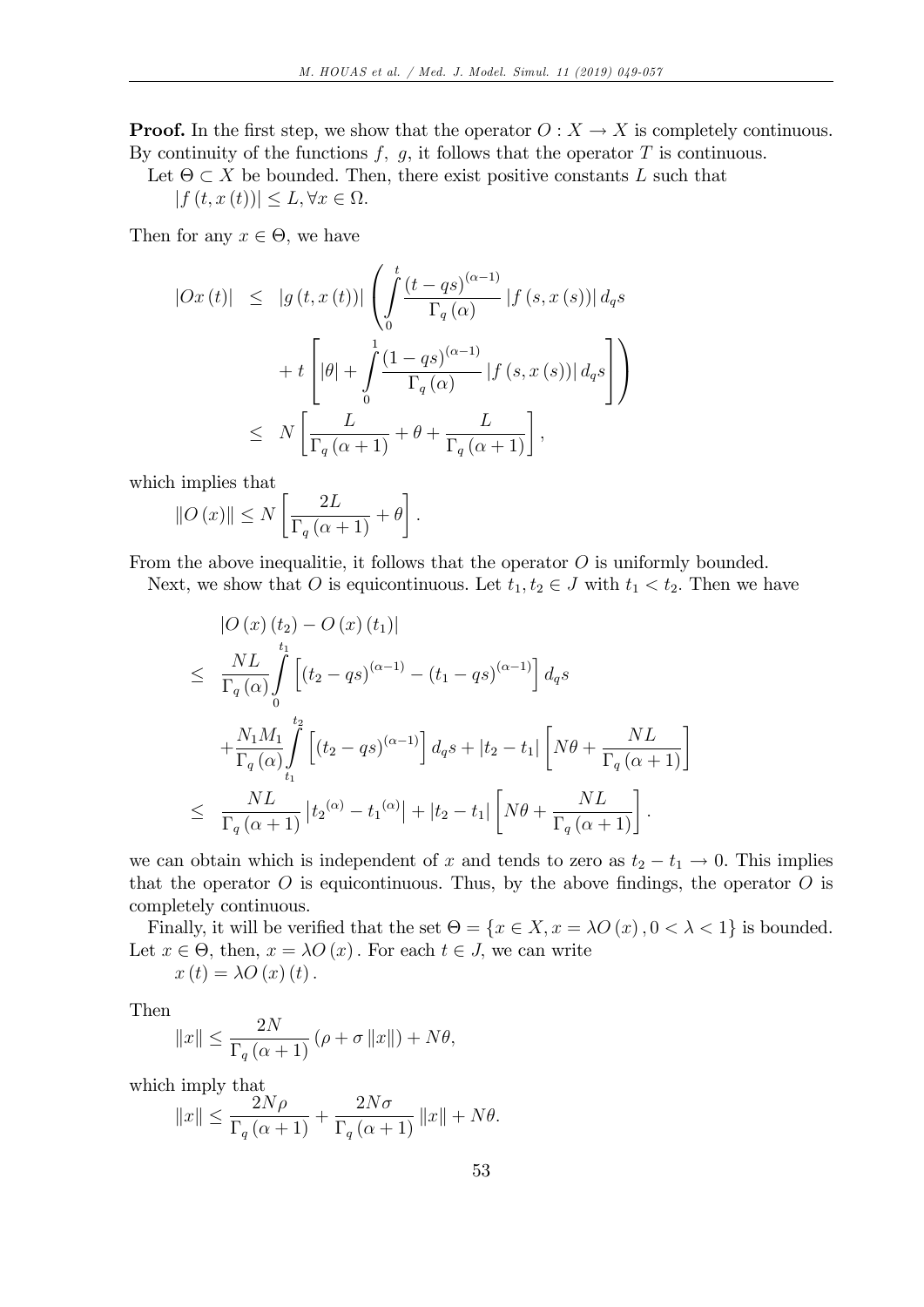Consequently,

If

$$
||x|| \le \frac{2N\rho - N\theta \Gamma_q \left(\alpha + 1\right)}{\Gamma_q \left(\alpha + 1\right) - 2N\sigma},
$$

This shows that the set  $\Theta$  is bounded. Hence, by Lemma 7, the operator O has at least one Öxed point. Hence, problem (1) has at least one solution. The proof is complete.

Now, we are in a position to present the existence and uniqueness of solutions for the problem (1). This result is based on Banach's contraction mapping principle.

**Theorem 9** Let  $f: J \times \mathbb{R} \to \mathbb{R}$  be continuous functions satisfying the conditions  $(H_1)$ and  $(H_2)$ .

$$
2Nk < \Gamma_q(\alpha + 1),\tag{8}
$$

then the problem  $(1)$  has a unique solution on J.

**Proof.** Define 
$$
\sup_{t \in J} |f(t, 0)| = M < \infty
$$
, such that  $r \ge \frac{N M \Gamma_q (\alpha + 1) + 2N \theta}{\Gamma_q (\alpha + 1) - 2N k}$ .

We first show that  $TB_r \subset B_r$ ; where  $B_r = \{x \in X : ||x|| < r\}$ . For  $x \in B_r$ , we find the following estimates based on the assumptions  $(H_1)$ , we observe that

$$
|f(t, x(t))| \leq |f(t, x(t)) - f(t, 0)| + |f(t, 0)|
$$
  

$$
\leq k ||x|| + M \leq kr + M.
$$
 (9)

Hence, we get

$$
|Ox(t)| \leq |g(t, x(t))| \left( \int_0^t \frac{(t - qs)^{(\alpha - 1)}}{\Gamma_q(\alpha)} |f(s, x(s))| \, d_q s \right)
$$
  

$$
t \left[ |\theta| + \int_0^1 \frac{(1 - qs)^{(\alpha - 1)}}{\Gamma_q(\alpha)} |f(s, x(s))| \, d_q s \right] \right).
$$

Using (9), we can write

$$
||O(x)|| \le N\theta + \frac{2Nkr + 2NM}{\Gamma_q(\alpha + 1)}.
$$

Consequently,

$$
||O(x)|| \leq r,
$$

which implies that  $TB_r \subset B_r$ .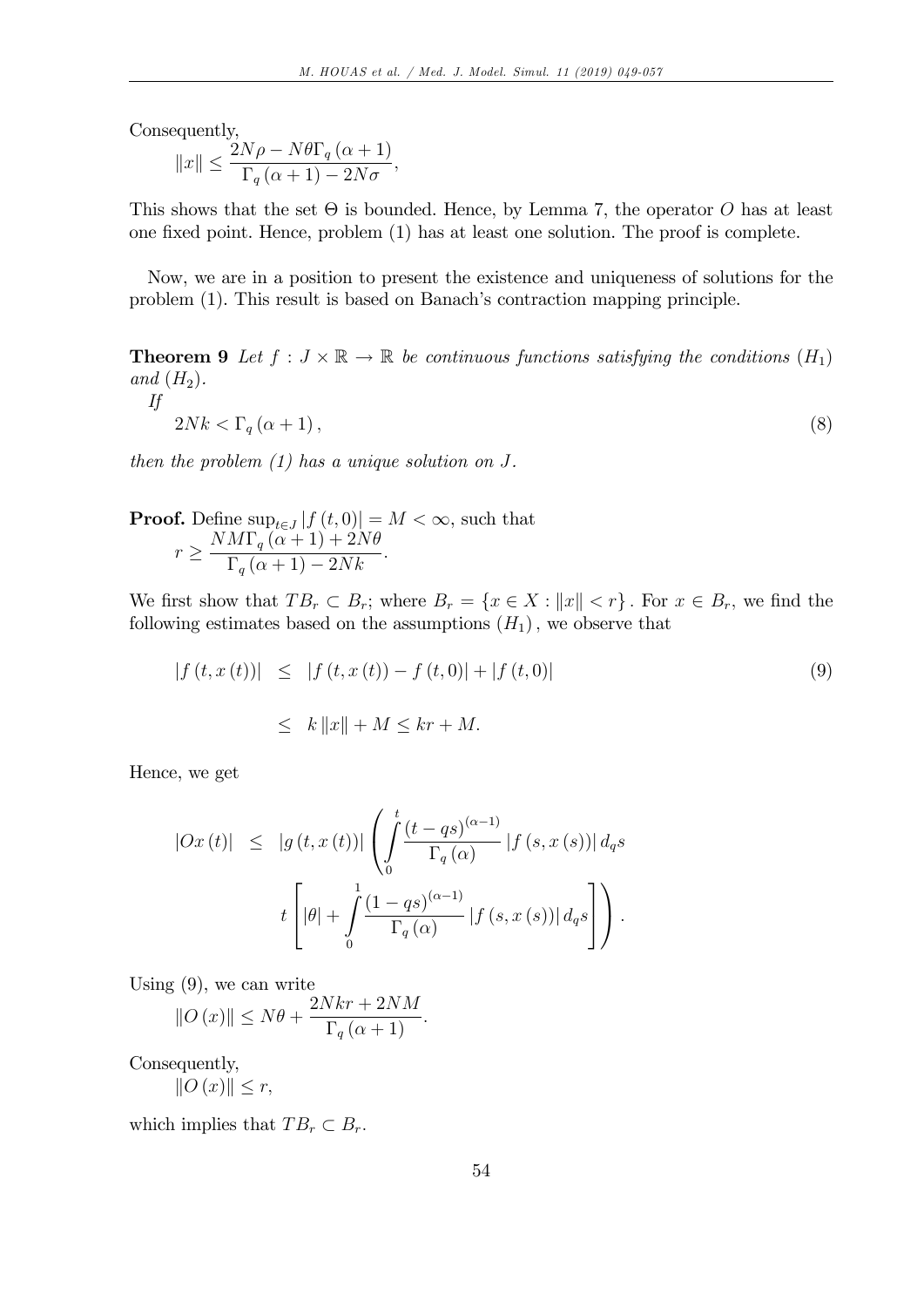Next, for  $x, y \in X$  and, for each  $t \in J$ , we have :

$$
\|O(x) - O(y)\|
$$
\n
$$
\leq N \times \sup_{t \in J} \left( \int_{0}^{t} \frac{(t - qs)^{(\alpha - 1)}}{\Gamma_q(\alpha)} |f(s, x(s)) - f(s, y(s))| \, d_q s \right)
$$
\n
$$
+ t \left[ \int_{0}^{1} \frac{(1 - qs)^{(\alpha - 1)}}{\Gamma_q(\alpha)} |f(s, x(s)) - f(s, y(s))| \, d_q s \right] \right).
$$

Thanks to  $(H_1)$ , we can write

$$
\|O(x) - O(y)\|
$$
  
\n
$$
\leq N \times \sup_{t \in J} \left\{ \left( \int_0^t \frac{(t - qs)^{(\alpha - 1)}}{\Gamma_q(\alpha)} k \|x - y\| \, d_q s \right) + t \left[ \int_0^1 \frac{(1 - qs)^{(\alpha - 1)}}{\Gamma_q(\alpha)} k \|x - y\| \, d_q s \right] \right\}
$$

This implies that

$$
||O(x) - O(y)|| \le \frac{2Nk}{\Gamma_q(\alpha+1)} ||x - y||.
$$

In view of condition  $\frac{2Nk}{\Gamma_q(\alpha+1)} < 1$ , it follows that O is a contraction. So Banach's fixed point theorem applies and hence the operator  $O$  has a unique fixed point. This, implies that the problem (1) has a unique solution on J. This completes the proof.

# 4. Example

**Example 10** Consider the following q–fractional hybrid boundary value problem  
\n
$$
\begin{cases}\nD_q^{\frac{3}{2}}\left(\frac{x(t)}{\frac{1}{2}|\cos x(t)|+1}\right) = \frac{e^{-t}}{25+t^2} + \frac{1}{35}e^{-5t}\sin x(t), \ t \in [0,1], \ q = \frac{1}{2}, \\
x(0) = 0, \ x(1) - 3 = 0.\n\end{cases}
$$
\n(10)

For this example, we have  $\alpha = \frac{5}{3}$  $\frac{5}{3}, q = \frac{1}{2}$  $\frac{1}{2}, \theta = \frac{5}{7}$  $\frac{5}{7}$  and for  $x \in \mathbb{R}, t \in [0,1]$ , we have  $f(t, x(t)) = \frac{e^{-t}}{25}$  $\frac{c}{25+t^2} +$ 1 35  $e^{-5t}\sin x(t)$ ,

and

$$
g(t, x(t)) = \frac{1}{2} |\cos x(t)| + 1.
$$

Moreover for any  $x \in \mathbb{R}$ , and any  $t \in [0, 1]$ , we have

$$
|f(t, x(t))| \le \frac{1}{25} + \frac{1}{35} |x|,
$$
  
 $|g(t, x(t))| \le \frac{3}{2}.$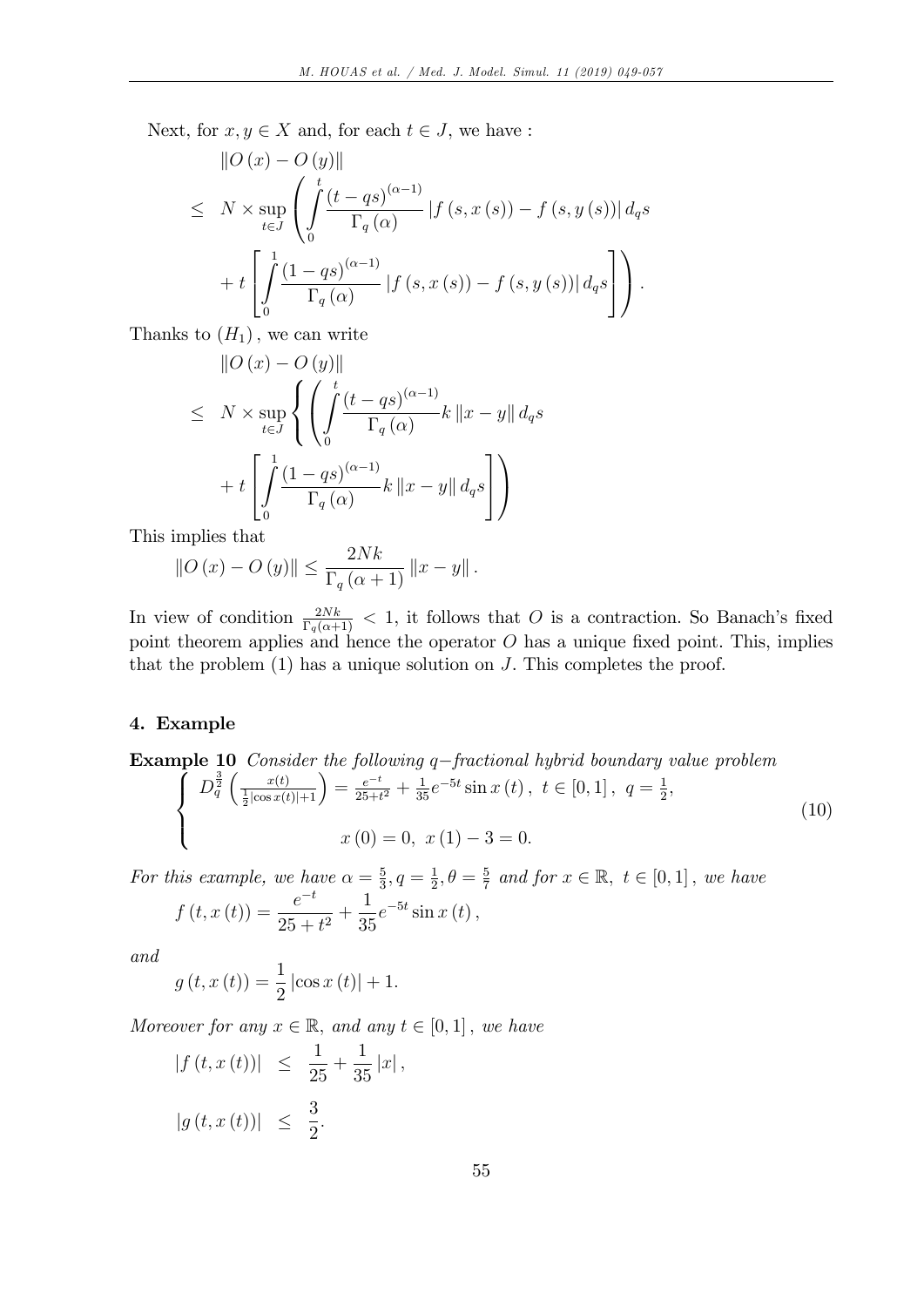We can take,  $\rho = \frac{1}{25}, \sigma = \frac{1}{35}, N = \frac{3}{25}$  $\frac{3}{2}$  and  $2N\sigma = 0.085 < \Gamma_q(\alpha + 1) = 1.2593$ .

It is clear that the conditions of Theorem 8 hold. Then the problem (10) has at least one solution on  $[0, 1]$ .

**Example 11** Let us consider the following q–fractional hybrid boundary value problem\n
$$
\begin{cases}\nD_q^{\frac{3}{2}}\left(\frac{x(t)}{\frac{1}{3}|\sin x(t)|+2}\right) = \frac{5}{31}\tan^{-1}x(t) + \cos(e^t), \ t \in [0,1], \ q = \frac{1}{2}, \\
x(0) = 0, \ x(1) - \frac{2}{5} = 0.\n\end{cases}
$$
\n(11)

Here  $\alpha = \frac{3}{2}$  $\frac{3}{2},\, q=\frac{1}{2}$  $\frac{1}{2}, \theta = \frac{2}{5}$  $\frac{2}{5}$  and for  $x \in \mathbb{R}, t \in [0,1]$ , we have

$$
f(t, x(t)) = \frac{5}{31} \tan^{-1} x(t) + \cos (e^t),
$$
  

$$
g(t, x(t)) = \frac{1}{3} |\sin x(t)| + 2.
$$

Note that

$$
|f(t,x)-f(t,y)| \leq \frac{5}{31}|x-y|, |g(t,x(t))| \leq \frac{7}{3},
$$

and

$$
\frac{2Nk}{\Gamma_q(\alpha+1)} = 0.6325 < 1.
$$

Thus all the conditions of Theorem 9 are satisfied and, consequently, there exists a unique solution for the problem (11).

#### 5. Conclusion

In this paper, a new intelligent method for fault detection in PV module is introduced. The case of partial shading effect is studied. The main advantage of the developed ANNBM is that doesnít require a complex system for the estimation of the photovoltaic module output power, neither a mathematical model, it can also detect any power decreasing carried out by a large types of failures that can be happened in the PV panel. This new strategy can be easily implemented in a numeric calculator using FPGA, and could also be integrated as a function for PV applications in a numeric instrument that will be our subject in the future works.

## REFERENCES

- [1] B. Ahmad, S. K. Ntouyas, Fractional  $q$ -difference hybrid equations and inclusions with Dirichlet boundary conditions, Adv. Difference . Equ.  $2014$   $(2014)$ , 1-14.
- [2] R. P. Agarwal, Certain fractional  $q$ -integrals and  $q$ -derivatives, Proc. Cambridge Philos. Soc. 66(1969), 365–370.
- [3] A. Ali, K. Shah and R.A Khan, Existence of solution to a coupled system of hybrid fractional differential equations, Bull. Math. Anal. Appl.  $9(1)$   $(2017)$ ,  $9-18$ .
- [4] M. H. Annaby, Z. S. Mansour,  $q$ -fractional calculus and equations, Lecture Notes in Mathematics 2056, Springer-Verlag, Berlin, 2012.